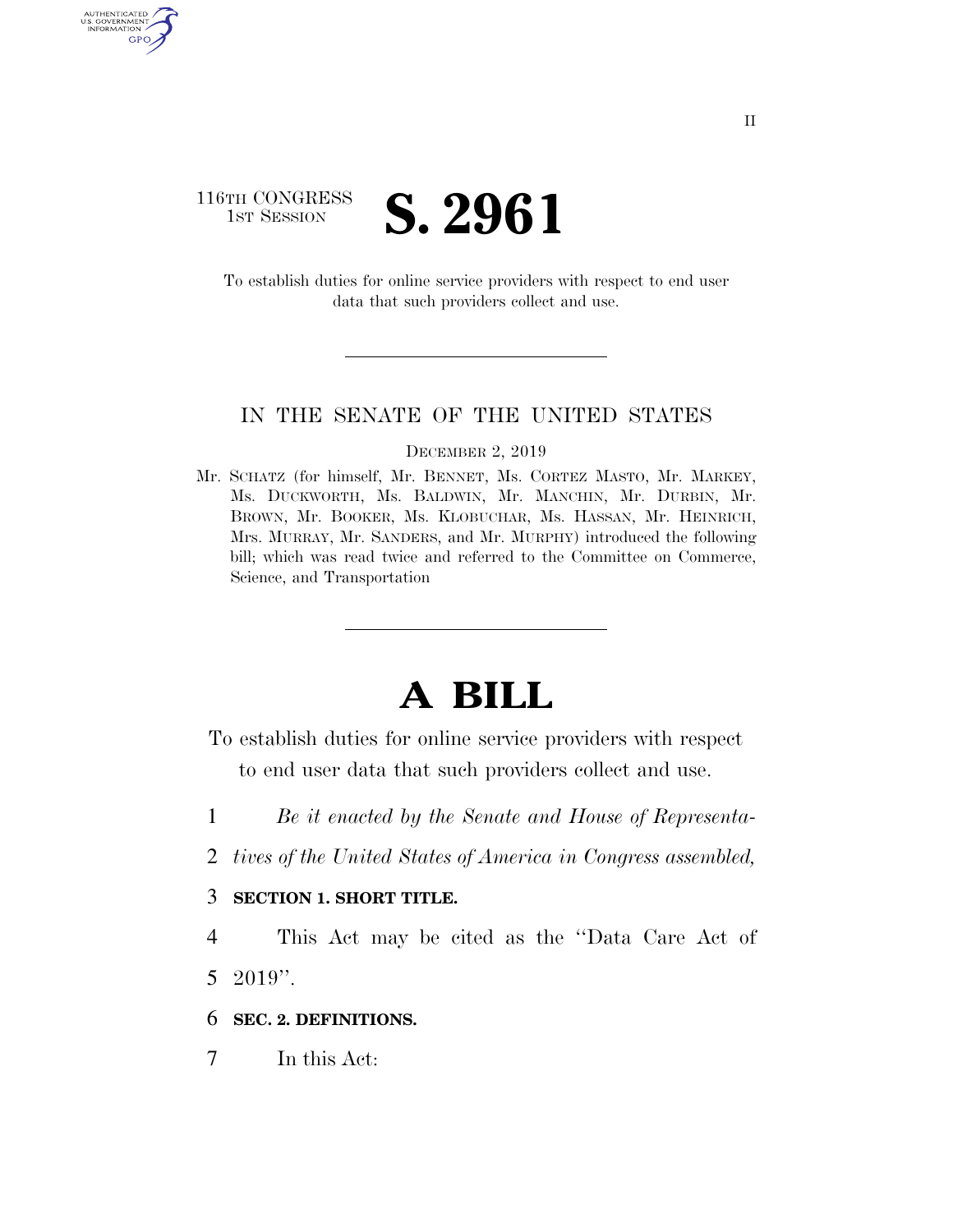| $\mathbf{1}$   | (1) COMMISSION.—The term "Commission"                  |
|----------------|--------------------------------------------------------|
| $\overline{2}$ | means the Federal Trade Commission.                    |
| 3              | (2) END USER.—The term "end user" means                |
| $\overline{4}$ | an individual who engages with an online service       |
| 5              | provider or logs into or uses services provided by the |
| 6              | online service provider over the internet or any other |
| 7              | digital network.                                       |
| 8              | (3) INDIVIDUAL IDENTIFYING DATA.—The term              |
| 9              | "individual identifying data" means any data that      |
| 10             | $is-$                                                  |
| 11             | $(A)$ collected over the internet or any other         |
| 12             | digital network; and                                   |
| 13             | (B) linked, or reasonably linkable, to-                |
| 14             | (i) a specific end user; or                            |
| 15             | (ii) a computing device that is associ-                |
| 16             | ated with or routinely used by an end user.            |
| 17             | (4)<br>ONLINE SERVICE PROVIDER.—The term               |
| 18             | "online service provider" means an entity that-        |
| 19             | (A) is engaged in interstate commerce over             |
| 20             | the internet or any other digital network; and         |
| 21             | (B) in the course of business, collects indi-          |
| 22             | vidual identifying data about end users, includ-       |
| 23             | ing in a manner that is incidental to the busi-        |
| 24             | ness conducted.                                        |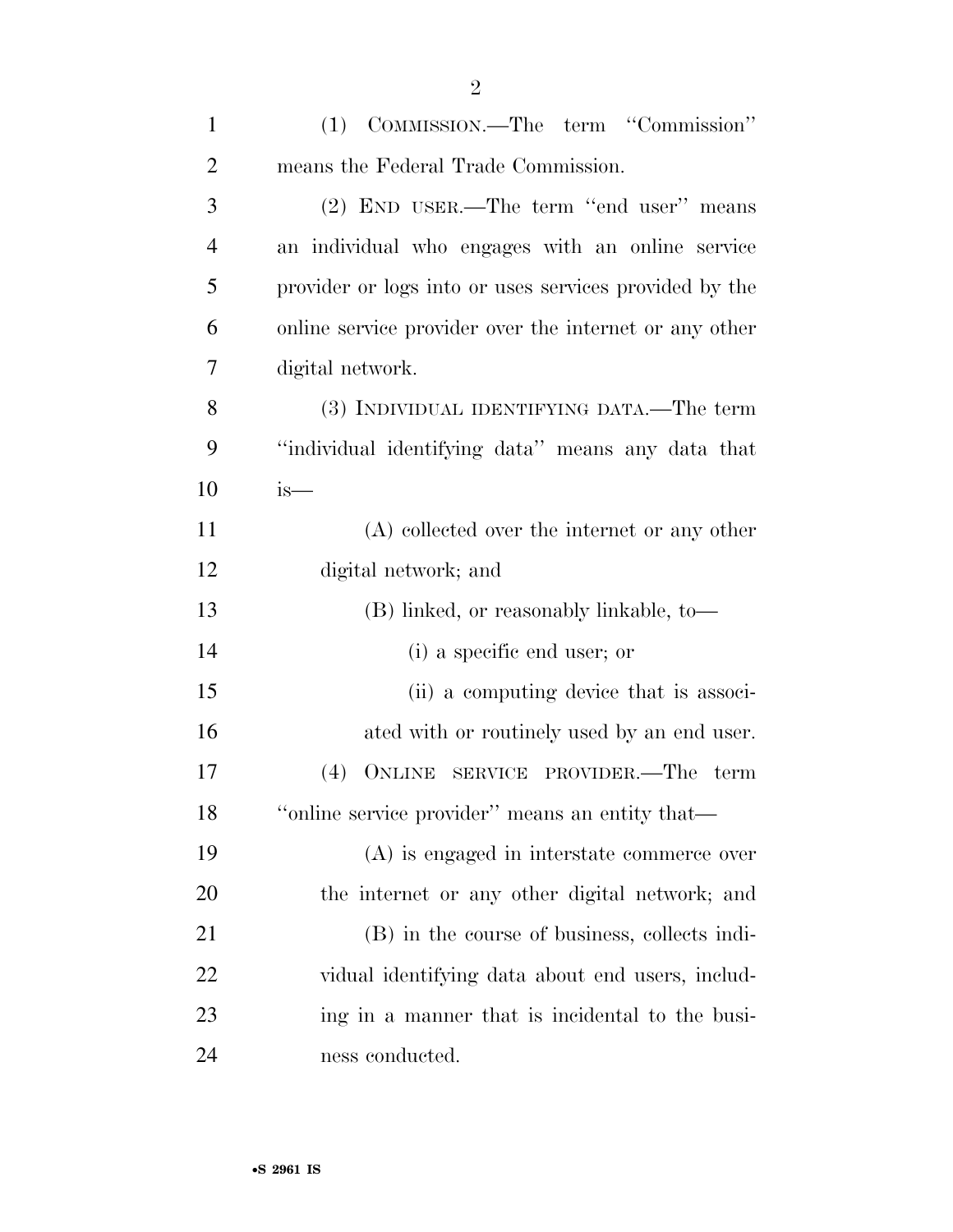| $\mathbf{1}$   | (5) SENSITIVE DATA.—The term "sensitive                 |
|----------------|---------------------------------------------------------|
| $\overline{2}$ | data" means any data that includes—                     |
| 3              | $(A)$ a social security number;                         |
| $\overline{4}$ | (B) personal information (as defined in                 |
| 5              | section 1302 of the Children's Online Privacy           |
| 6              | Protection Act of 1998 $(15 \text{ U.S.C. } 6501)$ col- |
| 7              | lected from a child (as defined in such section         |
| 8              | 1302);                                                  |
| 9              | (C) a driver's license number, passport                 |
| 10             | number, military identification number, or any          |
| 11             | other similar number issued on a government             |
| 12             | document used to verify identity;                       |
| 13             | (D) a financial account number, credit or               |
| 14             | debit card number, or any required security             |
| 15             | code, access code, or password that is necessary        |
| 16             | to permit access to a financial account of an in-       |
| 17             | dividual;                                               |
| 18             | (E) unique biometric data such as a finger              |
| 19             | print, voice print, a retina or iris image, or any      |
| 20             | other unique physical representation;                   |
| 21             | $(F)$ information sufficient to access an ac-           |
| 22             | count of an individual, such as user name and           |
| 23             | password or email address and password;                 |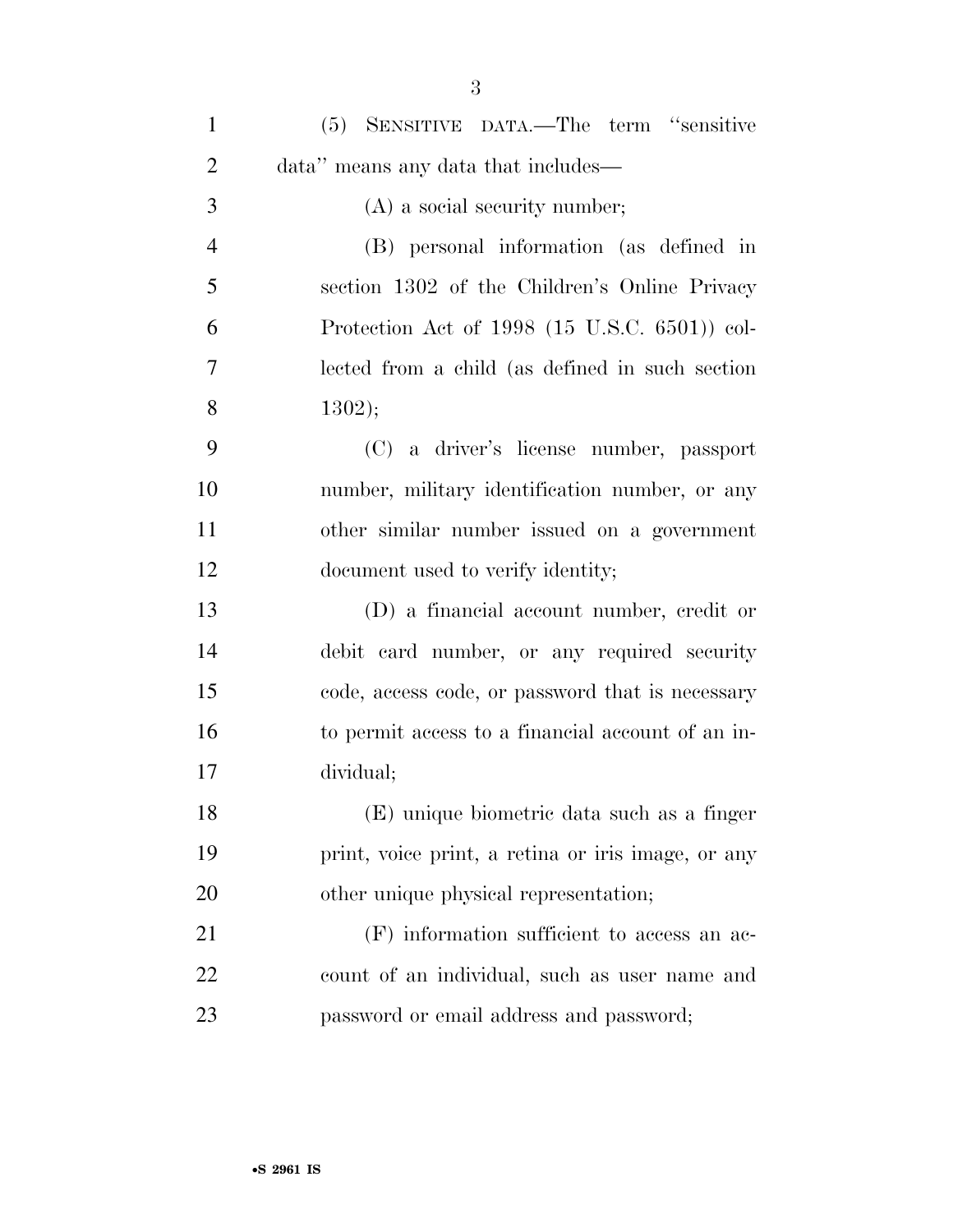| $\mathbf{1}$   | (G) the first and last name of an indi-                            |
|----------------|--------------------------------------------------------------------|
| $\overline{2}$ | vidual, or first initial and last name, or other                   |
| 3              | unique identifier in combination with—                             |
| $\overline{4}$ | (i) the month, day, and year of birth                              |
| 5              | of the individual;                                                 |
| 6              | (ii) the maiden name of the mother of                              |
| $\overline{7}$ | the individual; or                                                 |
| 8              | (iii)<br>the past or present precise                               |
| 9              | geolocation of the individual;                                     |
| 10             | (H) information that relates to—                                   |
| 11             | (i) the past, present, or future phys-                             |
| 12             | ical or mental health or condition of an in-                       |
| 13             | dividual; or                                                       |
| 14             | (ii) the provision of health care to an                            |
| 15             | individual; and                                                    |
| 16             | (I) the nonpublic communications or other                          |
| 17             | nonpublic user-created content of an individual.                   |
| 18             | <b>SEC. 3. PROVIDER DUTIES.</b>                                    |
| 19             | (a) IN GENERAL.—An online service provider shall                   |
| <b>20</b>      | fulfill the duties of care, loyalty, and confidentiality under     |
| 21             | paragraphs $(1)$ , $(2)$ , and $(3)$ , respectively, of subsection |
| 22             | (b).                                                               |
| 23             | $(b)$ DUTIES.—                                                     |
| 24             | (1) DUTY OF CARE.—An online service provider                       |
| 25             | shall—                                                             |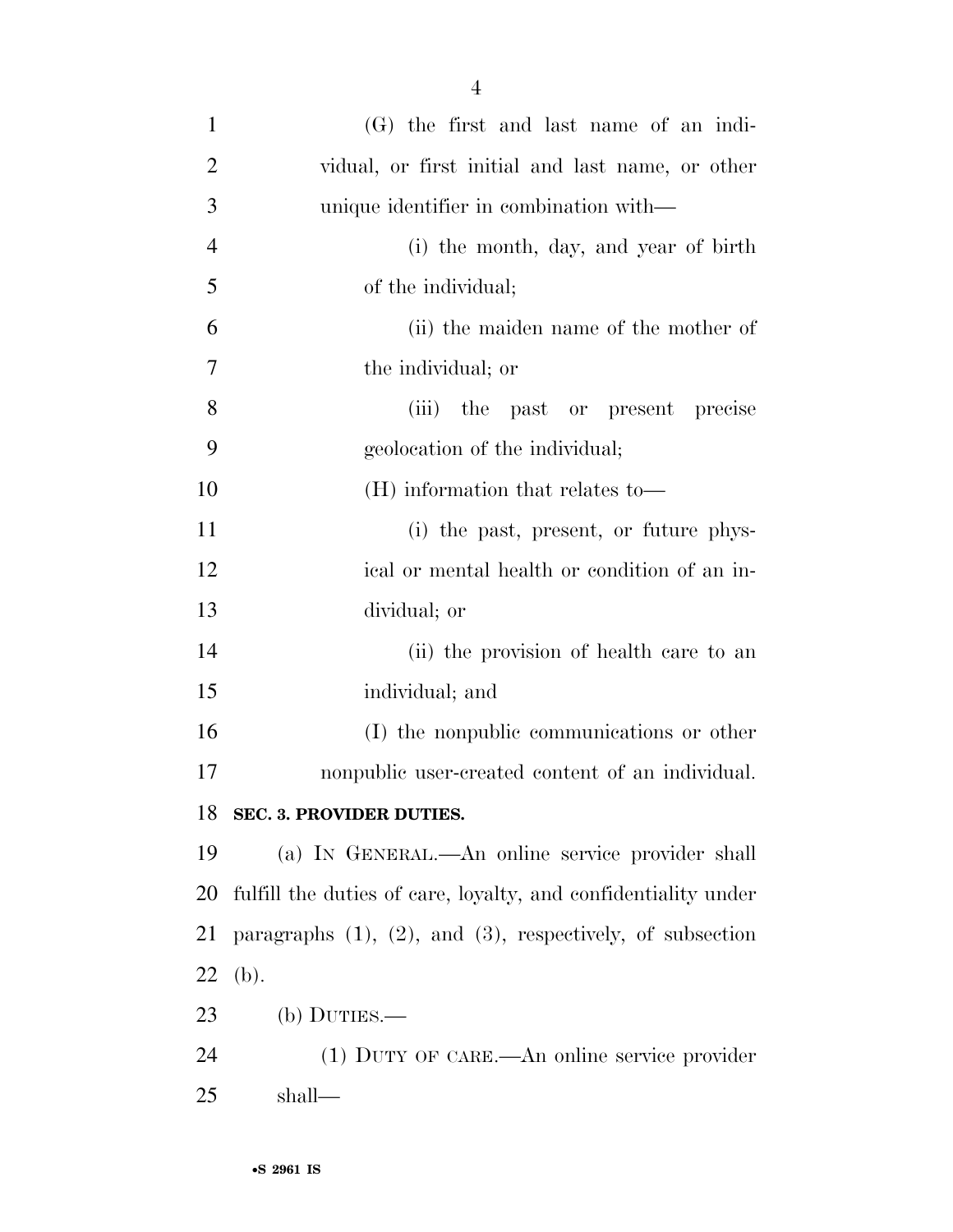| $\mathbf{1}$   | (A) reasonably secure individual identifying          |
|----------------|-------------------------------------------------------|
| $\overline{2}$ | data from unauthorized access; and                    |
| 3              | (B) subject to subsection (d), promptly in-           |
| $\overline{4}$ | form an end user of any breach of the duty de-        |
| 5              | scribed in subparagraph (A) of this paragraph         |
| 6              | with respect to sensitive data of that end user.      |
| 7              | (2) DUTY OF LOYALTY.—An online service pro-           |
| 8              | vider may not use individual identifying data, or     |
| 9              | data derived from individual identifying data, in any |
| 10             | way that—                                             |
| 11             | (A) will benefit the online service provider          |
| 12             | to the detriment of an end user; and                  |
| 13             | $(B)(i)$ will result in reasonably foreseeable        |
| 14             | and material physical or financial harm to an         |
| 15             | end user; or                                          |
| 16             | (ii) would be unexpected and highly offen-            |
| 17             | sive to a reasonable end user.                        |
| 18             | (3) DUTY OF CONFIDENTIALITY.—An online                |
| 19             | service provider—                                     |
| 20             | (A) may not disclose or sell individual               |
| 21             | identifying data to, or share individual identi-      |
| 22             | fying data with, any other person except as con-      |
| 23             | sistent with the duties of care and loyalty under     |
| 24             | paragraphs $(1)$ and $(2)$ , respectively;            |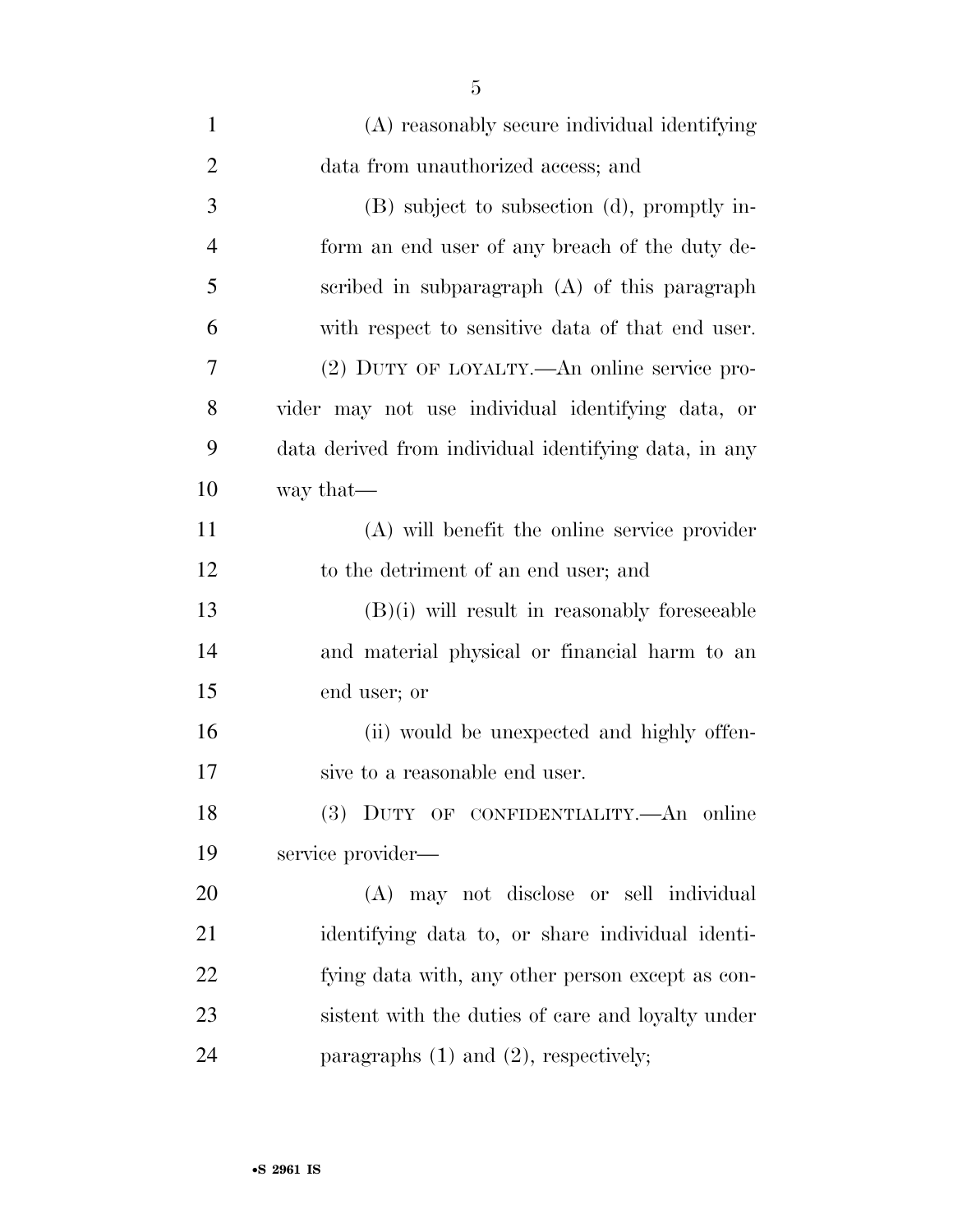(B) may not disclose or sell individual identifying data to, or share individual identi- fying data with, any other person unless that person enters into a contract with the online service provider that imposes on the person the same duties of care, loyalty, and confidentiality toward the applicable end user as are imposed on the online service provider under this sub-section; and

 (C) shall take reasonable steps to ensure that the practices of any person to whom the online service provider discloses or sells, or with whom the online service provider shares, indi- vidual identifying data fulfill the duties of care, loyalty, and confidentiality assumed by the per- son under the contract described in subpara- graph (B), including by auditing, on a regular basis, the data security and data information practices of any such person.

20 (c) APPLICATION OF DUTIES TO THIRD PARTIES.— If an online service provider transfers or otherwise pro- vides access to individual identifying data to another per- son, the requirements of paragraphs (1), (2), and (3) of subsection (b) shall apply to such person with respect to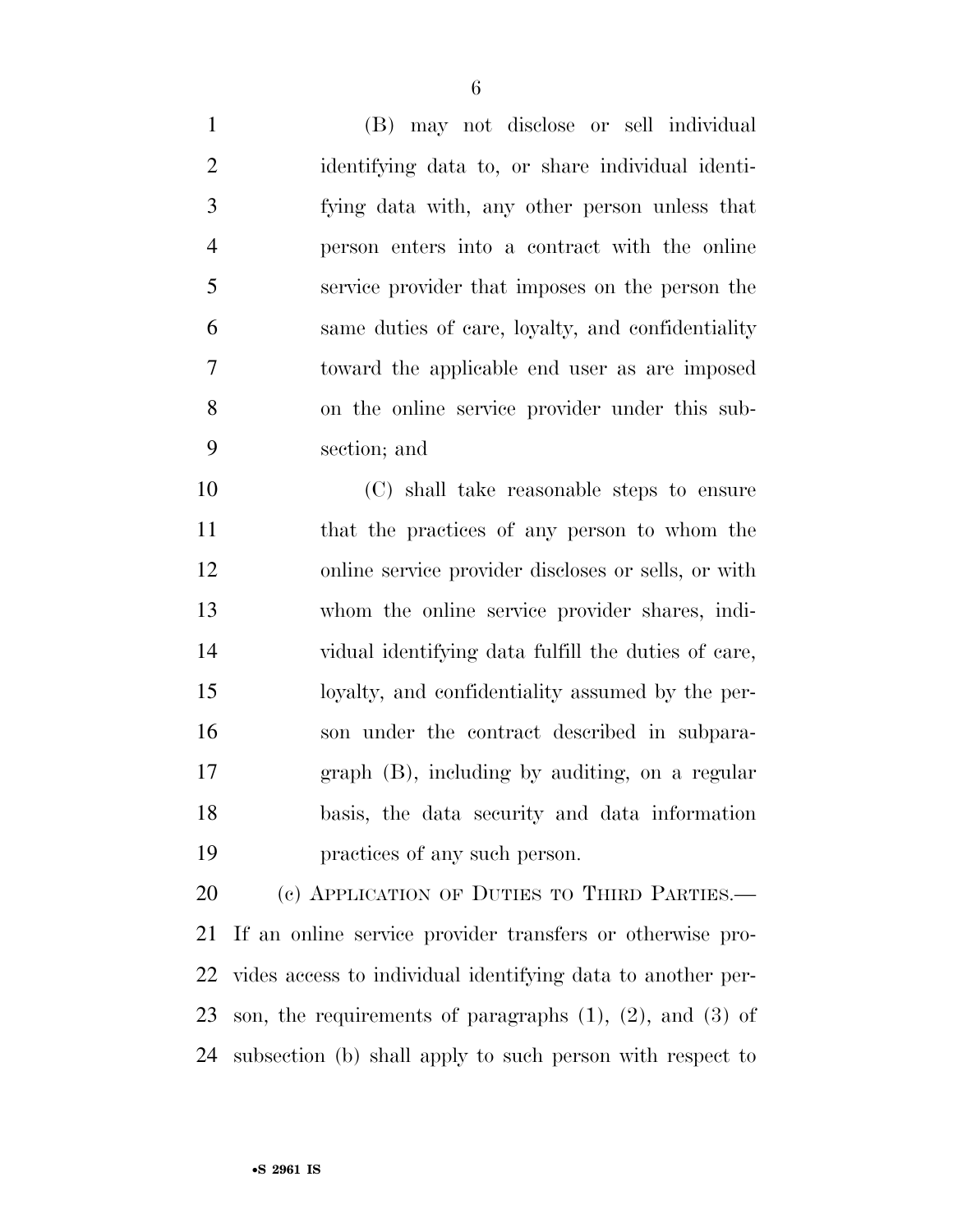such data in the same manner that such requirements apply to the online service provider.

 (d) EXPANSION OF DUTY TO INFORM REGARDING BREACHES.—The Commission may promulgate regula- tions under section 553 of title 5, United States Code, to apply the breach notification requirement under sub- section (b)(1)(B) with respect to specific categories of in- dividual identifying data other than sensitive data, as the Commission determines necessary.

(e) EXCEPTIONS.—

 (1) REGULATIONS.—The Commission may pro- mulgate regulations under section 553 of title 5, United States Code, to exempt categories of online service providers or persons described in subsection (c) from the requirement under subsection (a) or subsection (c) (as applicable).

 (2) CONSIDERATIONS.—In promulgating regu- lations under paragraph (1), the Commission shall consider, among other factors—

 (A) the privacy risks posed by the use of individual identifying data by an online service provider or person described in subsection (c) based on—

(i) the size of the provider or person;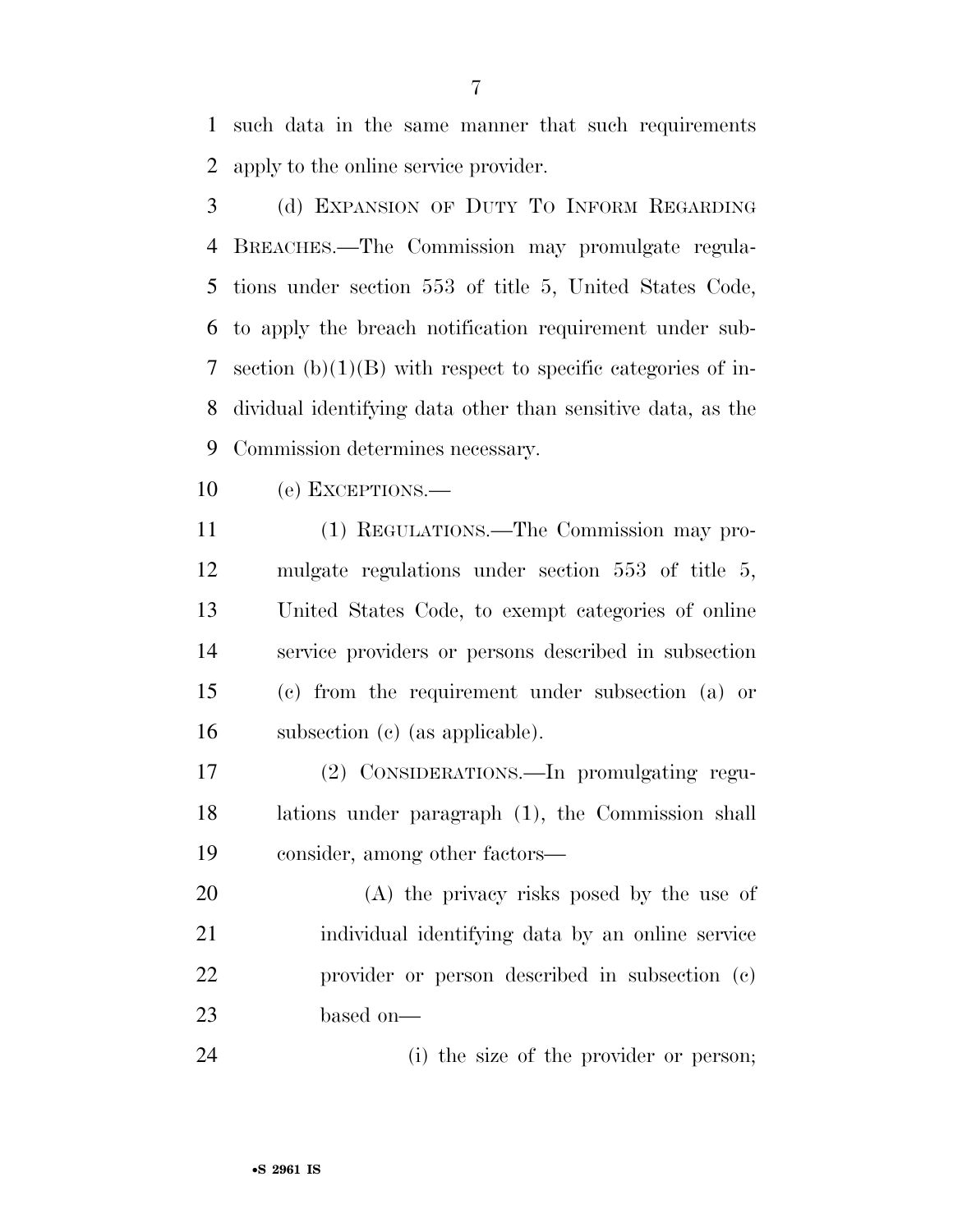| $\mathbf{1}$   | (ii) the complexity of the offerings of                |
|----------------|--------------------------------------------------------|
| $\overline{2}$ | the provider;                                          |
| 3              | (iii) the nature and scope of the ac-                  |
| $\overline{4}$ | tivities of the provider or person; and                |
| 5              | (iv) the sensitivity of the consumer in-               |
| 6              | formation handled by the provider or per-              |
| 7              | son; and                                               |
| 8              | (B) the costs and benefits of applying the             |
| 9              | requirement under subsection (a) or subsection         |
| 10             | (c) (as applicable) to online service providers or     |
| 11             | persons with particular combinations of charac-        |
| 12             | teristics considered under subparagraph (A) of         |
| 13             | this paragraph.                                        |
| 14             | SEC. 4. ENFORCEMENT.                                   |
| 15             | (a) ENFORCEMENT BY COMMISSION.-                        |
| 16             | (1) UNFAIR OR DECEPTIVE ACTS OR PRAC-                  |
| 17             | TICES.—A violation of section 3 by an online service   |
| 18             | provider or a person described in section $3(c)$ shall |
| 19             | be treated as a violation of a rule defining an unfair |
| 20             | or deceptive act or practice prescribed under section  |
| 21             | $18(a)(1)(B)$ of the Federal Trade Commission Act      |
| 22             | $(15 \text{ U.S.C. } 57a(a)(1)(B)).$                   |
| 23             | (2) POWERS OF COMMISSION.—                             |
| 24             | (A) IN GENERAL.—Except as provided in                  |
| 25             | subparagraph $(C)$ , the Commission shall enforce      |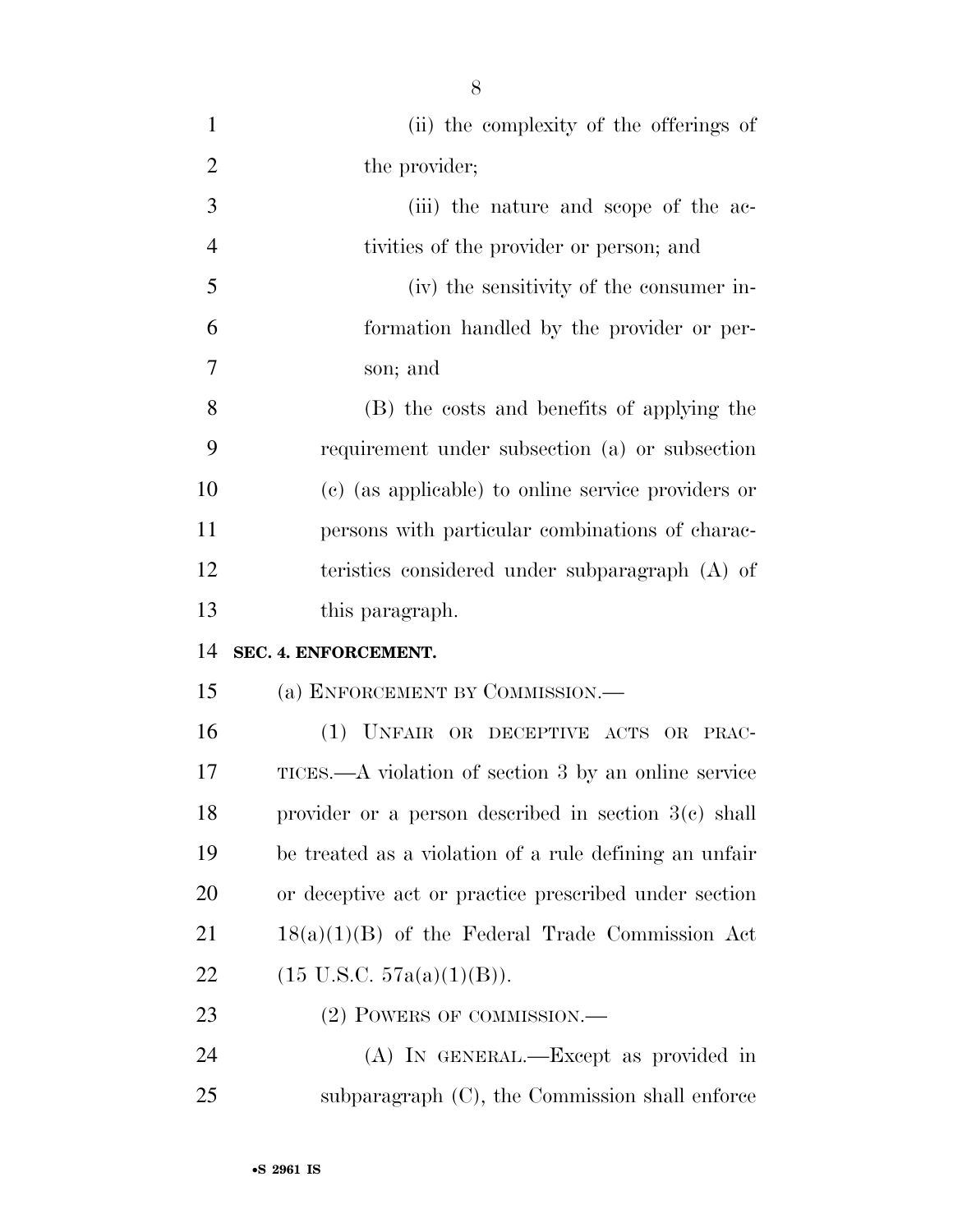| $\mathbf{1}$   | this Act in the same manner, by the same                  |
|----------------|-----------------------------------------------------------|
| $\overline{2}$ | means, and with the same jurisdiction, powers,            |
| 3              | and duties as though all applicable terms and             |
| $\overline{4}$ | provisions of the Federal Trade Commission                |
| 5              | Act (15 U.S.C. 41 et seq.) were incorporated              |
| 6              | into and made a part of this Act.                         |
| 7              | (B) PRIVILEGES AND IMMUNITIES.-Ex-                        |
| 8              | cept as provided in subparagraph $(C)$ , any per-         |
| 9              | son who violates section 3 shall be subject to            |
| 10             | the penalties and entitled to the privileges and          |
| 11             | immunities provided in the Federal Trade Com-             |
| 12             | mission Act $(15 \text{ U.S.C. } 41 \text{ et seq.}).$    |
| 13             | (C) NONPROFIT ORGANIZATIONS AND COM-                      |
| 14             | MON CARRIERS.—Notwithstanding section 4 or                |
| 15             | $5(a)(2)$ of the Federal Trade Commission Act             |
| 16             | $(15 \text{ U.S.C. } 44, 45(a)(2))$ or any jurisdictional |
| 17             | limitation of the Commission, the Commission              |
| 18             | shall also enforce this Act, in the same manner           |
| 19             | provided in subparagraphs $(A)$ and $(B)$ of this         |
| 20             | paragraph, with respect to-                               |
| 21             | organizations not organized to<br>(i)                     |
| 22             | carry on business for their own profit or                 |
| 23             | that of their members; and                                |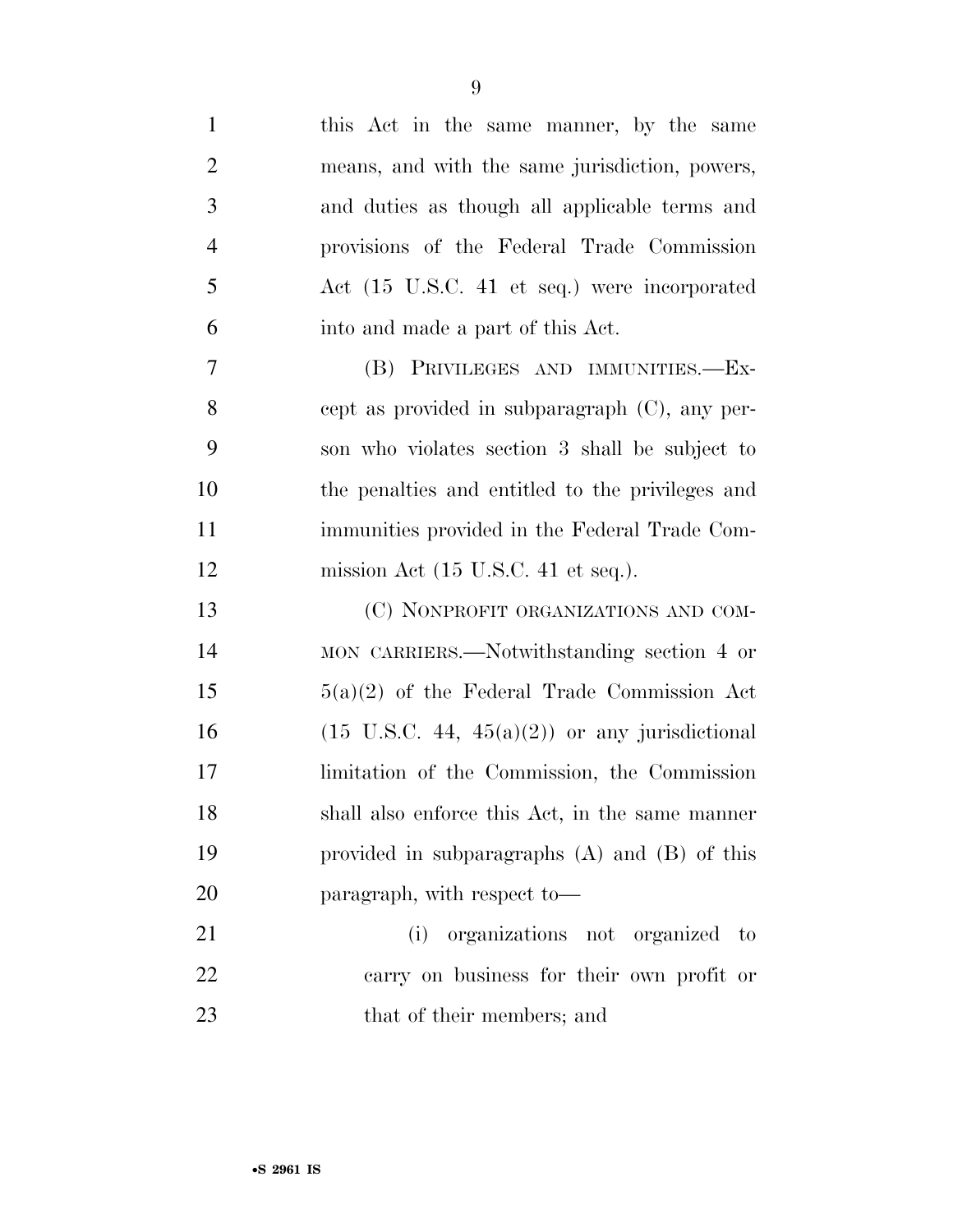| (ii) common carriers subject to the   |
|---------------------------------------|
| Communications Act of 1934 (47 U.S.C. |
| $151$ et seq.).                       |

 (3) RULEMAKING AUTHORITY.—The Commis- sion shall promulgate regulations under this Act in accordance with section 553 of title 5, United States Code.

(b) ENFORCEMENT BY STATES.—

 (1) AUTHORIZATION.—Subject to paragraph (3), in any case in which the attorney general of a State has reason to believe that an interest of the residents of the State has been or is threatened or adversely affected by the engagement of an online service provider or a person described in section 3(c) in a practice that violates section 3, the attorney general of the State may, as parens patriae, bring a civil action against the online service provider or person on behalf of the residents of the State in an appropriate district court of the United States to ob- tain appropriate relief, including civil penalties in 21 the amount determined under paragraph  $(2)$ .

 (2) CIVIL PENALTIES.—An online service pro- vider or person described in section 3(c) that is found, in an action brought under paragraph (1), to have knowingly or repeatedly violated section 3 shall,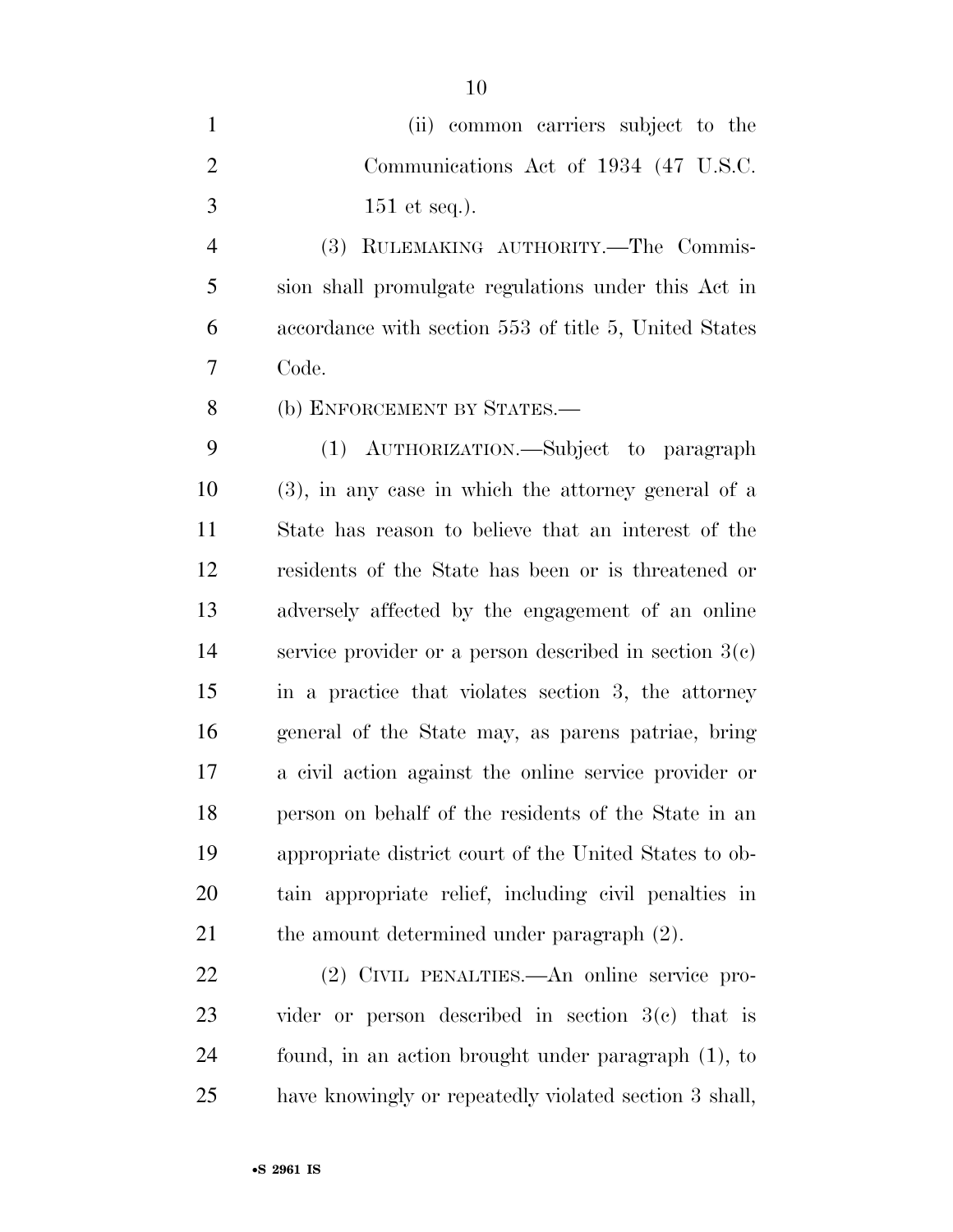| $\mathbf{1}$   | in addition to any other penalty otherwise applicable     |
|----------------|-----------------------------------------------------------|
| $\overline{2}$ | to a violation of section 3, be liable for a civil pen-   |
| 3              | alty equal to the amount calculated by multiplying—       |
| $\overline{4}$ | $(A)$ the greater of-                                     |
| 5              | (i) the number of days during which                       |
| 6              | the online service provider or person was                 |
| 7              | not in compliance with that section; or                   |
| 8              | (ii) the number of end users who were                     |
| 9              | harmed as a result of the violation, by                   |
| 10             | (B) an amount not to exceed the maximum                   |
| 11             | civil penalty for which a person, partnership, or         |
| 12             | corporation<br>may be liable<br>under<br>section          |
| 13             | $5(m)(1)(A)$ of the Federal Trade Commission              |
| 14             | Act $(15 \text{ U.S.C. } 45(m)(1)(A))$ (including any ad- |
| 15             | justments for inflation).                                 |
| 16             | (3)<br>RIGHTS OF FEDERAL TRADE COMMIS-                    |
| 17             | $SION$ .                                                  |
| 18             | (A) NOTICE TO FEDERAL TRADE COMMIS-                       |
| 19             | $SION$ .                                                  |
| 20             | (i) IN GENERAL.—Except as provided                        |
| 21             | in clause (iii), the attorney general of a                |
| 22             | State shall notify the Commission in writ-                |
| 23             | ing that the attorney general intends to                  |
| 24             | bring a civil action under paragraph (1)                  |
| 25             | before initiating the civil action.                       |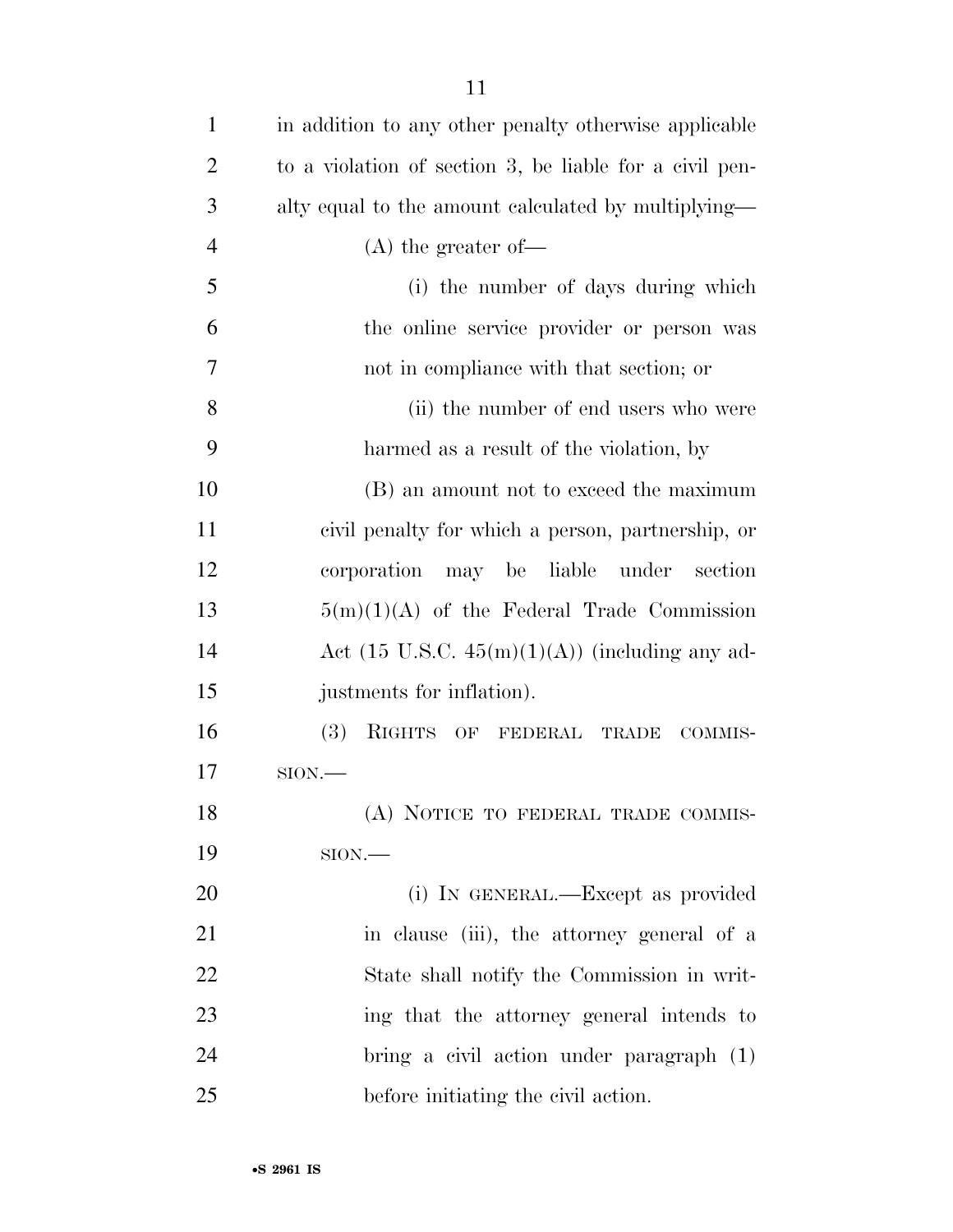| $\mathbf{1}$   | (ii) CONTENTS.—The notification re-                 |
|----------------|-----------------------------------------------------|
| $\overline{2}$ | quired under clause (i) with respect to a           |
| 3              | civil action shall include a copy of the com-       |
| $\overline{4}$ | plaint to be filed to initiate the civil action.    |
| 5              | (iii) EXCEPTION.—If it is not feasible              |
| 6              | for the attorney general of a State to pro-         |
| 7              | vide the notification required under clause         |
| 8              | (i) before initiating a civil action under          |
| 9              | paragraph (1), the attorney general shall           |
| 10             | notify the Commission immediately upon              |
| 11             | instituting the civil action.                       |
| 12             | (B) INTERVENTION BY FEDERAL TRADE                   |
| 13             | COMMISSION.—The Commission may—                     |
| 14             | intervene in any civil action<br>(i)                |
| 15             | brought by the attorney general of a State          |
| 16             | under paragraph $(1)$ ; and                         |
| 17             | (ii) upon intervening—                              |
| 18             | (I) be heard on all matters aris-                   |
| 19             | ing in the civil action; and                        |
| 20             | (II) file petitions for appeal of a                 |
| 21             | decision in the civil action.                       |
| 22             | (4) INVESTIGATORY POWERS.—Nothing in this           |
| 23             | subsection may be construed to prevent the attorney |
| 24             | general of a State from exercising the powers con-  |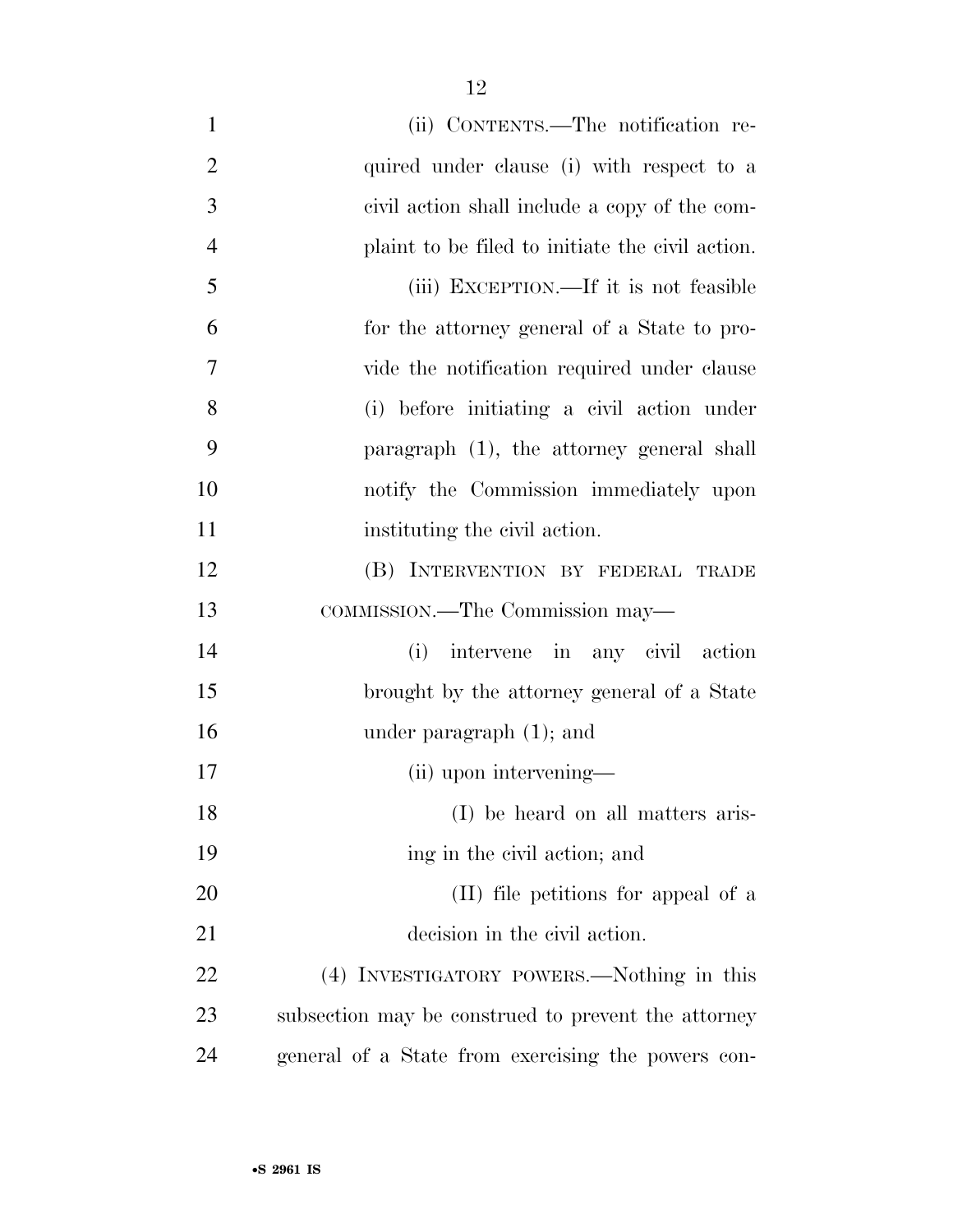ferred on the attorney general by the laws of the State to—

- (A) conduct investigations;
- (B) administer oaths or affirmations; or
- (C) compel the attendance of witnesses or the production of documentary or other evi-dence.

 (5) PREEMPTIVE ACTION BY FEDERAL TRADE COMMISSION.—If the Commission institutes a civil action or an administrative action with respect to a violation of section 3, the attorney general of a State may not, during the pendency of the action, bring a civil action under paragraph (1) against any defend- ant named in the complaint of the Commission based on the same set of facts giving rise to the al- leged violation with respect to which the Commission instituted the action.

- 18 (6) VENUE; SERVICE OF PROCESS.—
- (A) VENUE.—Any action brought under paragraph (1) may be brought in—

 (i) the district court of the United States that meets applicable requirements relating to venue under section 1391 of 24 title 28, United States Code; or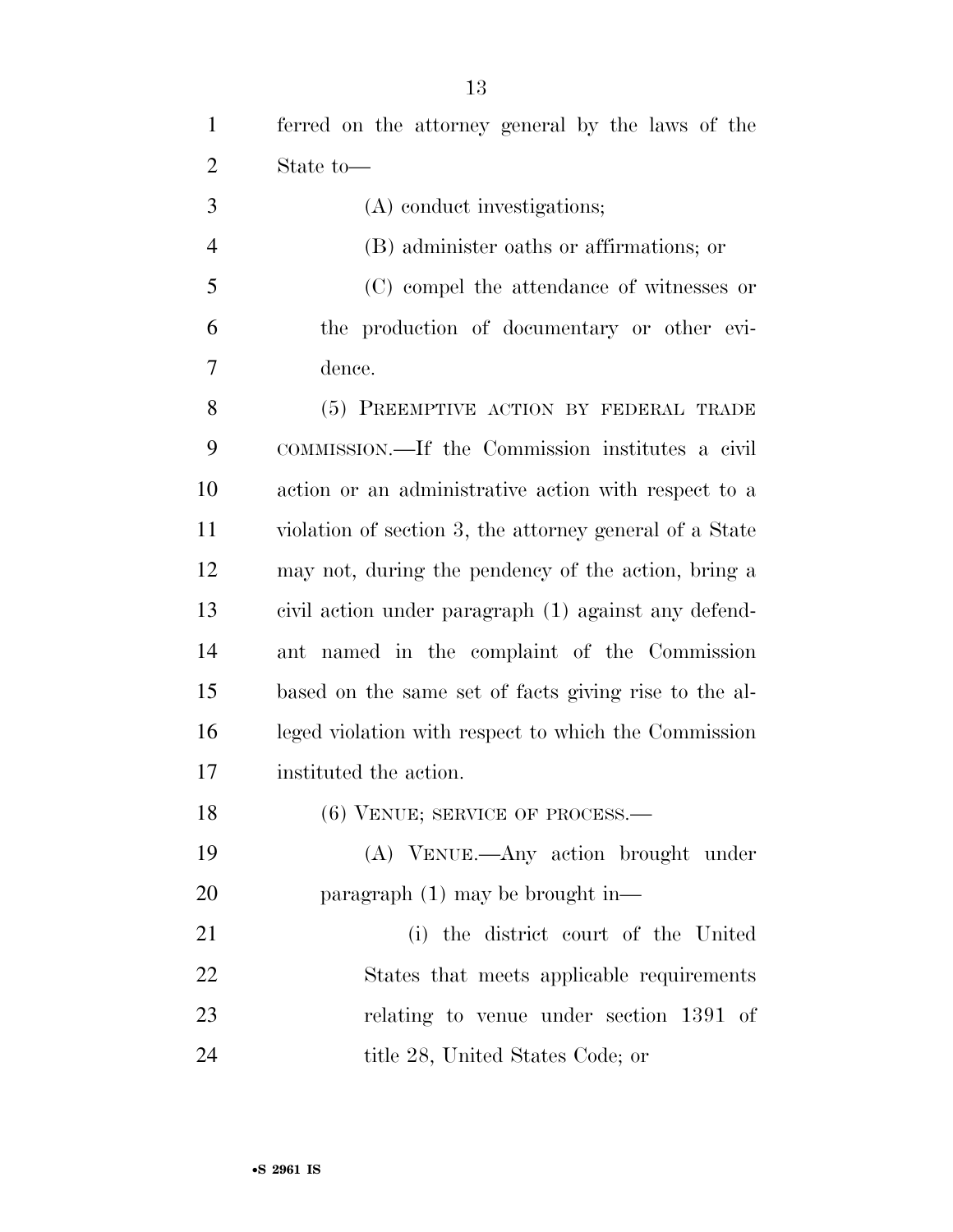| $\mathbf{1}$   | (ii) another court of competent juris-             |
|----------------|----------------------------------------------------|
| $\overline{2}$ | diction.                                           |
| 3              | (B) SERVICE OF PROCESS.—In an action               |
| $\overline{4}$ | brought under paragraph (1), process may be        |
| 5              | served in any district in which the defendant—     |
| 6              | (i) is an inhabitant; or                           |
| $\tau$         | (ii) may be found.                                 |
| 8              | (7) ACTIONS BY OTHER STATE OFFICIALS.—             |
| 9              | $(A)$ In GENERAL.—In addition to civil ac-         |
| 10             | tions brought by attorneys general under para-     |
| 11             | $graph(1)$ , any other consumer protection offi-   |
| 12             | cer of a State who is authorized by the State      |
| 13             | to do so may bring a civil action under para-      |
| 14             | $graph$ $(1)$ , subject to the same requirements   |
| 15             | and limitations that apply under this subsection   |
| 16             | to civil actions brought by attorneys general.     |
| 17             | (B) SAVINGS PROVISION.—Nothing in this             |
| 18             | subsection may be construed to prohibit an au-     |
| 19             | thorized official of a State from initiating or    |
| 20             | continuing any proceeding in a court of the        |
| 21             | State for a violation of any civil or criminal law |
| 22             | of the State.                                      |